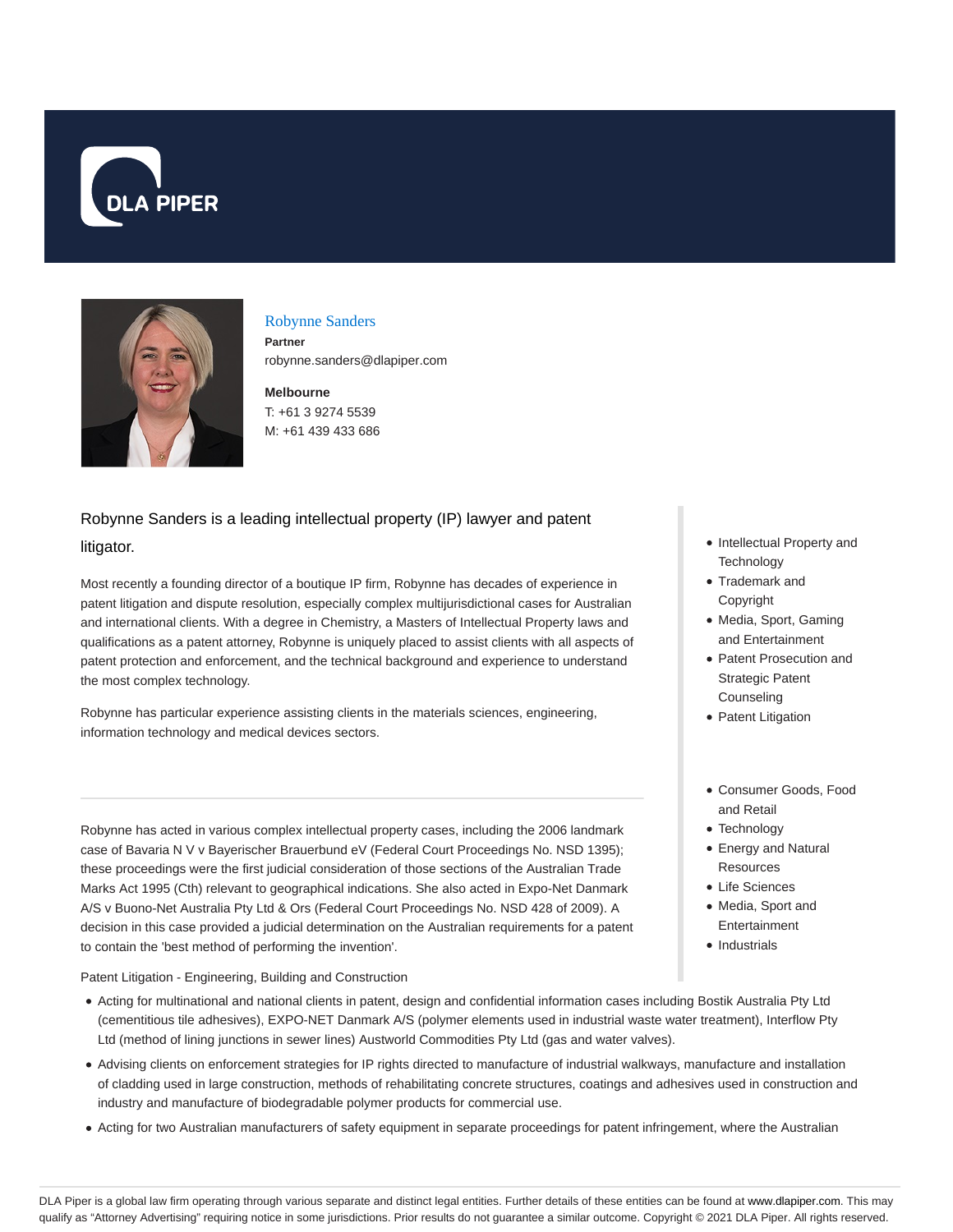Standards had been amended to specify the patented product/system.

Patents and Patent Litigation - Chemistry and Biotechnology

- Acting for BASF SE and Novamont SpA in Federal Court proceedings alleging infringement of patents directed to biodegradable polymers by multiple infringers; these proceedings formed part of global litigation against the infringers and their suppliers.
- Advising on strategies for addressing infringement of patents for insecticides for seasonal use by multiple infringers.
- Representing pharmaceutical companies and research institutes in proceedings challenging the validity of patents and patent families relating to xenotransplantation applicable to organ transplantation, Type 1 diabetes, high cholesterol and medical device companies in proceedings for infringement of innovation patents for single use forceps and patents for spinal implants.

#### Trade Marks, Consumer Protection and Copyright

- Advising two of Australia's largest companies in the building products sector to prevent a competitor from obtaining monopoly rights in terms used to describe products, which would otherwise have severely restricted their ability to market their core product.
- Developing a branding strategy for a market leading company in the construction and industrial products sector to strengthen brand awareness and penetration amongst both wholesale customers and end users, improve enforceability of IP rights and formalise strategies for dealing with infringing conduct.
- Developing and executing a strategy to prevent significant and long term counterfeiting of its products in Australia, at both retail and wholesale level.

#### CREDENTIALS

## Professional Qualifications

- Solicitor of the Supreme Court of Victoria, 2004
- Solicitor of the High Court of Australia, 2003
- Solicitor of the Supreme Court of New South Wales, 2000

#### **Education**

- Master of Industrial Property, University of Technology, Sydney, 2003
- Bachelor of Laws, University of Newcastle, 1999
- Bachelor of Science (Chemistry), University of Newcastle, 1997

### **Memberships**

- Fellow, Institute of Patent and Trade Marks Attorneys
- Intellectual Property Society of Australia and New Zealand (Victorian committee member, September 2008 to September 2010; committee chairman from September 2010; trans-national committee member from September 2010)
- Registered Patent Attorney in Australia and New Zealand

### INSIGHTS

### **Publications**

Robynne has written many articles on aspects of patent law for IAM Magazine, Managing Intellectual Property and IP Value. Copies of articles are available on request.

- "Aspirating IP v Vision Systems", Watermark Journal, December 2010 (co-author)
- . "To sue or not to sue (but amend the claims first)? That is the question" IAM Magazine, October 2010 (reprinted by Lexology, October 2010)